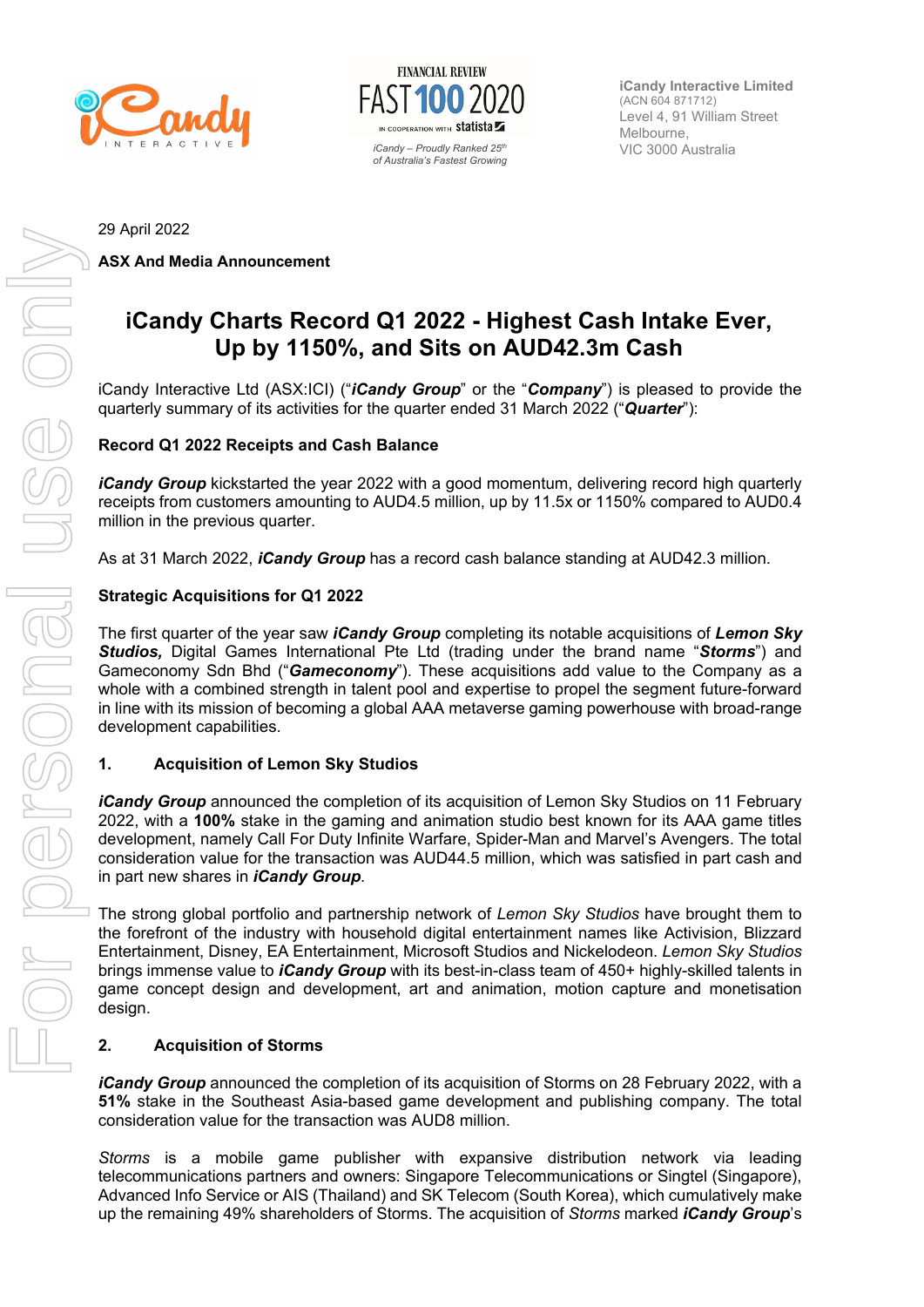



**iCandy Interactive Limited** (ACN 604 871712) Level 4, 91 William Street Melbourne,

strategic positioning to build a leading integrated metaverse gaming platform and Web 3.0.

## **3. Acquisition of Gameconomy**

*iCandy Group* announced the completion of its 60% acquisition of gaming and backend technology provider, *Gameconomy* on 21 March 2022. The total consideration value for the transaction was AUD0.5 million, which was satisfied in part cash and in part new shares in *iCandy Group*. *Gameconomy* is a complementary addition to the Company with its track record in developing metaverse-related backend technologies such as smart contracts.

#### **Strategic Partnerships**

*iCandy Group*, in its continuous efforts in creating values for its stakeholders, regularly recognises strategic partners and affiliations that build on to the Company's capabilities in the areas of Web 3.0, gaming and the metaverse. The Company announced its partnership with Froyo Venture Lab Ltd ("*Froyo Lab*") on 23 March 2022 that will strategically look into developing multiple metaverse games and Non-Fungible Tokens (NFT) series.

*Froyo Lab* is backed by global institutional investors like Animoca Brands, BTC12 Capital, GBV. Mirana and Spartan Group, and in this partnership, both *iCandy Group* and *Froyo Lab* will collaborate in the development and commercialisation of Web 3.0 metaverse games and NFT series with a guarantee of A\$ 4 million in gross revenue by *Froyo Lab* in its commercial launch of its first collaborative project, 'The Misfit' NFT series.

#### **Listing Rule 4.7C.1**

In accordance with Listing Rule 4.7C.1, a summary of the net cash operating cash outflows for the quarter ended 31 March 2022 are as follows:

| Receipts from customers                   | \$4,496,000 |
|-------------------------------------------|-------------|
| Interest received                         | \$17,000    |
|                                           |             |
| Payments for:                             |             |
| Product manufacturing and operating costs | \$644,000   |
| Advertising and marketing                 | \$270,000   |
| Staff costs                               | \$3,090,000 |
| Administration and corporate costs        | \$3,166,000 |

#### **Listing Rule 4.7C.3**

In accordance with Listing Rule 4.7C.3 under Item 6 of the Company's Appendix 4C of the cash flow report for the quarter, it has been reported that payments to Related Parties are approximately \$72,000. This was payment of Directors' fees.

The Company's Appendix 4C statement is herein attached at the back of this announcement.

This announcement has been authorised by the Board of Directors of *iCandy Group*.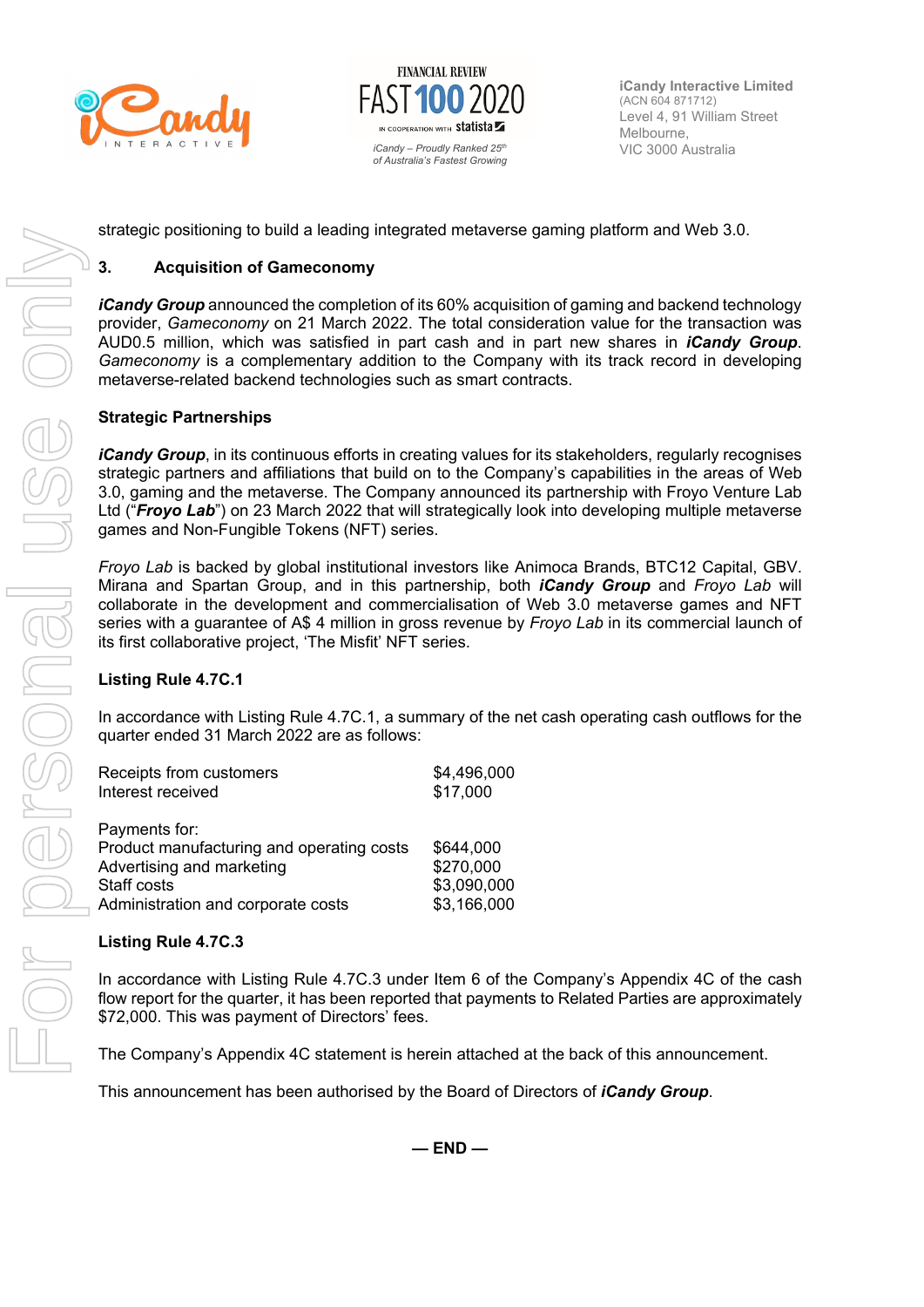



**iCandy Interactive Limited** (ACN 604 871712) Level 4, 91 William Street Melbourne,

#### **About iCandy Interactive Limited**

iCandy Interactive Limited (ASX:ICI) ("*iCandy Group*" or the "*Company*") is an award-winning Australian videogame company publicly traded on the ASX since 2016.

*iCandy Group* is currently the largest independent game developer in Australia, New Zealand and Southeast Asia with operating bases in Australia, Indonesia, Malaysia, Singapore, and Thailand. The Company employs more than 600 full-time talents and has strengths in the development and publishing of traditional games (mobile, console and PC) and Web 3.0 games.

*iCandy Group* is backed by strategic shareholders that include Animoca Brands, Fatfish Group, Baidu, Singtel, SK Square, AIS, as well as numerous Australian and international funds.

For more information, please contact:  $ir@icandy.io$  or visit www.icandy.io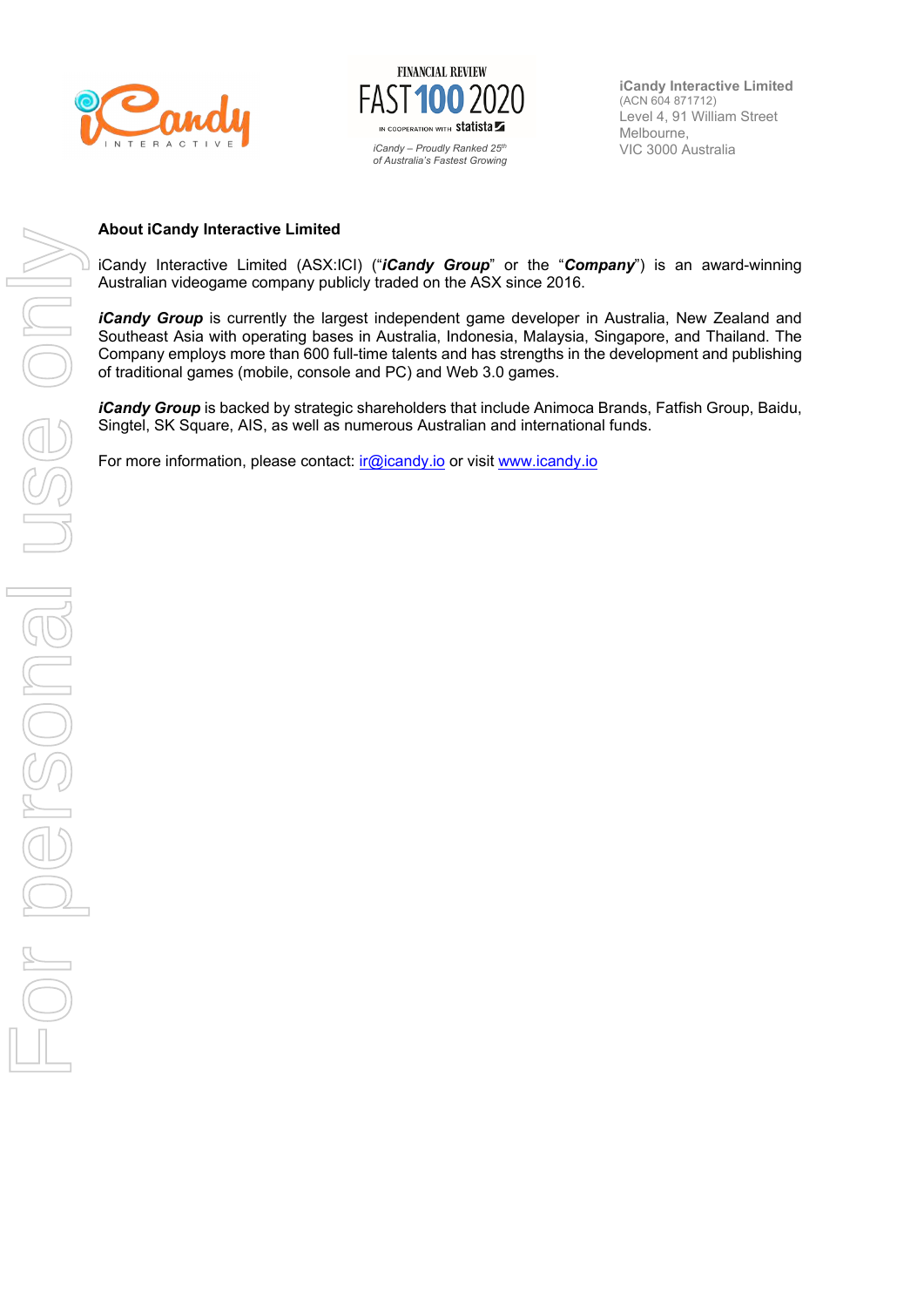## **Appendix 4C**

## **Quarterly cash flow report for entities subject to Listing Rule 4.7B**

#### **Name of Entity**

| I                             | 1 |
|-------------------------------|---|
| l                             |   |
| l<br>I                        |   |
| I                             |   |
| )<br>$\overline{\phantom{a}}$ |   |
|                               |   |
|                               |   |
| l                             |   |
| ١                             |   |
| l                             |   |
| I<br>۱                        |   |
| I                             |   |
| Ì<br>I                        |   |
|                               |   |
| I                             |   |
|                               |   |
| ١<br>Ì                        |   |
| l                             |   |
| I                             |   |
|                               |   |
| ١                             |   |
| j                             |   |
|                               |   |
| Ī                             |   |
| I                             |   |
|                               |   |
|                               |   |
| $\overline{\mathbb{I}}$<br>)  |   |
|                               | l |
| $\overline{2}$                |   |
| I                             |   |
| $\lambda$<br>)                |   |
|                               |   |
|                               |   |
| l                             |   |

# ICANDY INTERACTIVE LIMITED

| 87 604 871 712<br>31 MARCH 2022<br><b>Consolidated Statement of cash flows</b><br><b>Current quarter</b><br>Year to date (3 months)<br>\$A'000<br>\$A'000<br>1.<br>Cash flows from operating activities<br>1.1<br>Receipts from customers<br>4,496<br>4,496<br>Payments for<br>1.2<br>(a) research and development<br>$\overline{\phantom{0}}$<br>(b) product manufacturing and operating costs<br>(644)<br>(644)<br>(270)<br>advertising and marketing<br>(270)<br>(c)<br>(d) leased assets<br>$\overline{\phantom{m}}$<br>(e) staff costs<br>(3,090)<br>(3,090)<br>administration and corporate costs<br>(3, 166)<br>(3, 166)<br>(f)<br>Dividends received (see note 3)<br>1.3<br>Interest received<br>1.4<br>17<br>17<br>Interest and other costs of finance paid<br>(38)<br>(38)<br>1.5<br>1.6<br>Income taxes paid<br>1.7<br>Government grants and tax incentives<br>Other (provide details if material)<br>1.8<br>1.9<br>Net cash from/(used in) operating activities<br>(2,695)<br>(2,695) | Quarter ended ("current quarter")<br><b>ABN</b> |  |  |  |
|---------------------------------------------------------------------------------------------------------------------------------------------------------------------------------------------------------------------------------------------------------------------------------------------------------------------------------------------------------------------------------------------------------------------------------------------------------------------------------------------------------------------------------------------------------------------------------------------------------------------------------------------------------------------------------------------------------------------------------------------------------------------------------------------------------------------------------------------------------------------------------------------------------------------------------------------------------------------------------------------------|-------------------------------------------------|--|--|--|
|                                                                                                                                                                                                                                                                                                                                                                                                                                                                                                                                                                                                                                                                                                                                                                                                                                                                                                                                                                                                   |                                                 |  |  |  |
|                                                                                                                                                                                                                                                                                                                                                                                                                                                                                                                                                                                                                                                                                                                                                                                                                                                                                                                                                                                                   |                                                 |  |  |  |
|                                                                                                                                                                                                                                                                                                                                                                                                                                                                                                                                                                                                                                                                                                                                                                                                                                                                                                                                                                                                   |                                                 |  |  |  |
|                                                                                                                                                                                                                                                                                                                                                                                                                                                                                                                                                                                                                                                                                                                                                                                                                                                                                                                                                                                                   |                                                 |  |  |  |
|                                                                                                                                                                                                                                                                                                                                                                                                                                                                                                                                                                                                                                                                                                                                                                                                                                                                                                                                                                                                   |                                                 |  |  |  |
|                                                                                                                                                                                                                                                                                                                                                                                                                                                                                                                                                                                                                                                                                                                                                                                                                                                                                                                                                                                                   |                                                 |  |  |  |
|                                                                                                                                                                                                                                                                                                                                                                                                                                                                                                                                                                                                                                                                                                                                                                                                                                                                                                                                                                                                   |                                                 |  |  |  |
|                                                                                                                                                                                                                                                                                                                                                                                                                                                                                                                                                                                                                                                                                                                                                                                                                                                                                                                                                                                                   |                                                 |  |  |  |
|                                                                                                                                                                                                                                                                                                                                                                                                                                                                                                                                                                                                                                                                                                                                                                                                                                                                                                                                                                                                   |                                                 |  |  |  |
|                                                                                                                                                                                                                                                                                                                                                                                                                                                                                                                                                                                                                                                                                                                                                                                                                                                                                                                                                                                                   |                                                 |  |  |  |
|                                                                                                                                                                                                                                                                                                                                                                                                                                                                                                                                                                                                                                                                                                                                                                                                                                                                                                                                                                                                   |                                                 |  |  |  |
|                                                                                                                                                                                                                                                                                                                                                                                                                                                                                                                                                                                                                                                                                                                                                                                                                                                                                                                                                                                                   |                                                 |  |  |  |
|                                                                                                                                                                                                                                                                                                                                                                                                                                                                                                                                                                                                                                                                                                                                                                                                                                                                                                                                                                                                   |                                                 |  |  |  |
|                                                                                                                                                                                                                                                                                                                                                                                                                                                                                                                                                                                                                                                                                                                                                                                                                                                                                                                                                                                                   |                                                 |  |  |  |
|                                                                                                                                                                                                                                                                                                                                                                                                                                                                                                                                                                                                                                                                                                                                                                                                                                                                                                                                                                                                   |                                                 |  |  |  |
|                                                                                                                                                                                                                                                                                                                                                                                                                                                                                                                                                                                                                                                                                                                                                                                                                                                                                                                                                                                                   |                                                 |  |  |  |
|                                                                                                                                                                                                                                                                                                                                                                                                                                                                                                                                                                                                                                                                                                                                                                                                                                                                                                                                                                                                   |                                                 |  |  |  |
|                                                                                                                                                                                                                                                                                                                                                                                                                                                                                                                                                                                                                                                                                                                                                                                                                                                                                                                                                                                                   |                                                 |  |  |  |
|                                                                                                                                                                                                                                                                                                                                                                                                                                                                                                                                                                                                                                                                                                                                                                                                                                                                                                                                                                                                   |                                                 |  |  |  |
|                                                                                                                                                                                                                                                                                                                                                                                                                                                                                                                                                                                                                                                                                                                                                                                                                                                                                                                                                                                                   |                                                 |  |  |  |
|                                                                                                                                                                                                                                                                                                                                                                                                                                                                                                                                                                                                                                                                                                                                                                                                                                                                                                                                                                                                   |                                                 |  |  |  |
|                                                                                                                                                                                                                                                                                                                                                                                                                                                                                                                                                                                                                                                                                                                                                                                                                                                                                                                                                                                                   |                                                 |  |  |  |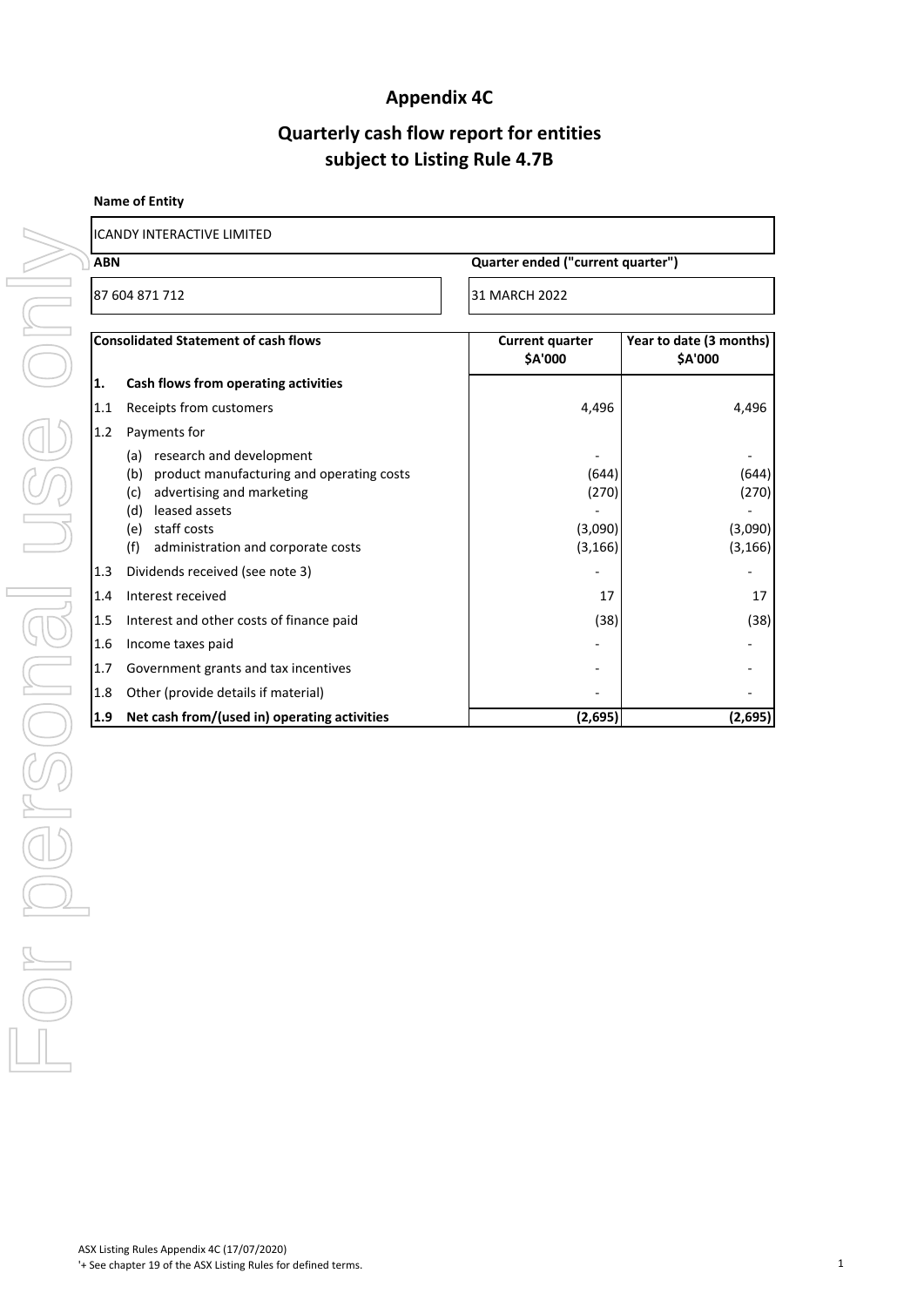#### **Appendix 4C**

**Quarterly cash flow report for entities subject to Listing Rule 4.7B**

|     |                                                                                             | <b>Current quarter</b><br>\$A'000 | Year to date (3 months)<br>\$A'000 |
|-----|---------------------------------------------------------------------------------------------|-----------------------------------|------------------------------------|
| 2.  | Cash flows from investing activities                                                        |                                   |                                    |
| 2.1 | Payments to acquire or for:                                                                 |                                   |                                    |
|     | entities<br>(a)                                                                             | (6,904)                           | (6,904)                            |
|     | businesses<br>(b)                                                                           |                                   |                                    |
|     | property, plant and equipment<br>(c)<br>investments<br>(d)                                  | (381)<br>(277)                    | (381)<br>(277)                     |
|     | intellectual property<br>(e)                                                                |                                   |                                    |
|     | other non-current assets<br>(f)                                                             |                                   |                                    |
| 2.2 | Proceeds from disposal of:                                                                  |                                   |                                    |
|     | entities<br>(a)                                                                             |                                   |                                    |
|     | businesses<br>(b)                                                                           |                                   |                                    |
|     | property, plant and equipment<br>(c)<br>investments<br>(d)                                  |                                   |                                    |
|     | intellectual property<br>(e)                                                                |                                   |                                    |
|     | other non-current assets<br>(f)                                                             |                                   |                                    |
| 2.3 | Cash flows from loans to other entities                                                     |                                   |                                    |
| 2.4 | Dividends received (see note 3)                                                             |                                   |                                    |
| 2.5 | Other (cash aquired form acquisition of subsidiaries)                                       | 13,342                            | 13,342                             |
| 2.6 | Net cash from/(used in) investing activities                                                | 5,780                             | 5,780                              |
|     |                                                                                             | <b>Current quarter</b><br>\$A'000 | Year to date (3 months)<br>\$A'000 |
| 3.  | Cash flows from financing activities                                                        |                                   |                                    |
| 3.1 | Proceeds from issues of equity securities (excluding                                        | 23,232                            | 23,232                             |
|     | convertible debt securities)                                                                |                                   |                                    |
| 3.2 | Proceeds from issue of convertible debt securities                                          |                                   |                                    |
| 3.3 | Proceeds from exercise of options                                                           | 43                                | 43                                 |
| 3.4 | Transaction costs related to issues of equity<br>securities or co0nvertible debt securities |                                   |                                    |
|     |                                                                                             |                                   |                                    |
| 3.5 | Proceeds from borrowings                                                                    | 154                               | 154                                |
| 3.6 | Repayment of borrowings                                                                     |                                   |                                    |
| 3.7 | Transaction costs related to loans and borrowings                                           | (100)                             |                                    |
| 3.8 | Dividends paid                                                                              |                                   |                                    |
| 3.9 | Other (share buy-back payments)                                                             | (2,039)                           | (100)<br>(2,039)                   |

|     |                                                                                             | <b>Current quarter</b><br><b>\$A'000</b> | Year to date (3 months)<br>\$A'000 |
|-----|---------------------------------------------------------------------------------------------|------------------------------------------|------------------------------------|
| 3.  | Cash flows from financing activities                                                        |                                          |                                    |
| 3.1 | Proceeds from issues of equity securities (excluding<br>convertible debt securities)        | 23,232                                   | 23,232                             |
| 3.2 | Proceeds from issue of convertible debt securities                                          |                                          |                                    |
| 3.3 | Proceeds from exercise of options                                                           | 43                                       | 43                                 |
| 3.4 | Transaction costs related to issues of equity<br>securities or co0nvertible debt securities |                                          |                                    |
| 3.5 | Proceeds from borrowings                                                                    | 154                                      | 154                                |
| 3.6 | Repayment of borrowings                                                                     | (100)                                    | (100)                              |
| 3.7 | Transaction costs related to loans and borrowings                                           |                                          |                                    |
| 3.8 | Dividends paid                                                                              |                                          |                                    |
| 3.9 | Other (share buy-back payments)                                                             | (2,039)                                  | (2,039)                            |
|     | 3.10 Net cash from/(used in) financing activities                                           | 21,290                                   | 21,290                             |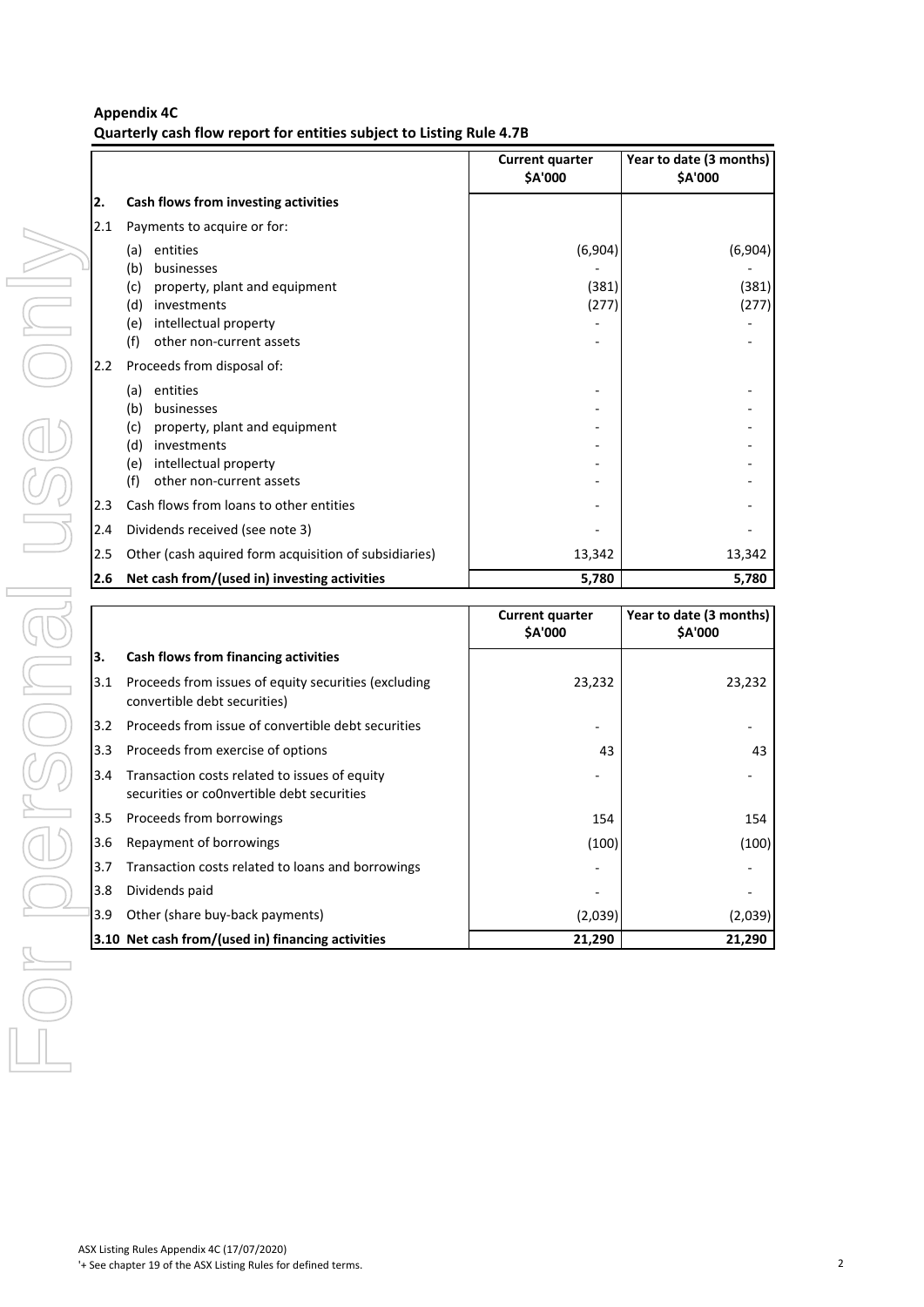#### **Appendix 4C Quarterly cash flow report for entities subject to Listing Rule 4.7B**

|      |                                                                        | <b>Current quarter</b><br><b>SA'000</b> | Year to date (3 months)<br><b>SA'000</b> |
|------|------------------------------------------------------------------------|-----------------------------------------|------------------------------------------|
| 14.  | Net increase/(decrease) in cash and cash<br>equivalents for the period |                                         |                                          |
| 4.1  | Cash and cash equivalents at beginning of period                       | 18,307                                  | 18,307                                   |
| 4.2  | Net cash from /(used in) operating activities (item<br>1.9 above)      | (2,695)                                 | (2,695)                                  |
| 4.3  | Net cash from /(used in) investing activities (item 2.6<br>above)      | 5,780                                   | 5,780                                    |
| 4.4  | Net cash from /(used in) financing activities (item<br>$3.10$ above)   | 21,290                                  | 21,290                                   |
| 4.5  | Effect of movement in exchange rates on cash held                      | (354)                                   | (354)                                    |
| 14.6 | Cash and cash equivalents at end of period                             | 42,328                                  | 42,328                                   |

| 4.1 Cash and cash equivalents at beginning of period<br>18,307<br>Net cash from /(used in) operating activities (item<br>(2,695)<br>4.2<br>1.9 above)<br>4.3<br>Net cash from /(used in) investing activities (item 2.6<br>5,780<br>above)<br>Net cash from /(used in) financing activities (item<br>21,290<br>4.4<br>3.10 above)<br>Effect of movement in exchange rates on cash held<br>4.5<br>(354)<br>Cash and cash equivalents at end of period<br>42,328<br>4.6<br>5.<br>Reconciliation of cash and cash equivalents<br><b>Current quarter</b><br>Previous quarter<br>\$A'000<br>\$A'000<br>at the end of the quarter (as shown in the<br>consolidated statement of cash flows) to the related<br>items in the accounts.<br>5.1<br><b>Bank balances</b><br>42,328<br>5.2<br>Call deposits<br><b>Bank overdrafts</b><br>5.3<br>Other (provide details)<br>5.4<br>5.5<br>Cash and cash equivalents at end of quarter<br>42,328<br>(should equal item 4.6 above)<br>6.<br>Payments to related parties of the entity and their associates<br><b>Current quarter</b><br>\$A'000<br>6.1<br>Aggregate amount of payments to related parties and their associates<br>included in item 1<br>6.2<br>Aggregate amount of payments to related parties and their associates<br>included in item 2 | 18,307<br>(2,695)<br>5,780<br>21,290<br>(354)<br>42,328<br>18,307<br>18,307<br>72 |  |  |
|--------------------------------------------------------------------------------------------------------------------------------------------------------------------------------------------------------------------------------------------------------------------------------------------------------------------------------------------------------------------------------------------------------------------------------------------------------------------------------------------------------------------------------------------------------------------------------------------------------------------------------------------------------------------------------------------------------------------------------------------------------------------------------------------------------------------------------------------------------------------------------------------------------------------------------------------------------------------------------------------------------------------------------------------------------------------------------------------------------------------------------------------------------------------------------------------------------------------------------------------------------------------------------------------|-----------------------------------------------------------------------------------|--|--|
|                                                                                                                                                                                                                                                                                                                                                                                                                                                                                                                                                                                                                                                                                                                                                                                                                                                                                                                                                                                                                                                                                                                                                                                                                                                                                            |                                                                                   |  |  |
|                                                                                                                                                                                                                                                                                                                                                                                                                                                                                                                                                                                                                                                                                                                                                                                                                                                                                                                                                                                                                                                                                                                                                                                                                                                                                            |                                                                                   |  |  |
|                                                                                                                                                                                                                                                                                                                                                                                                                                                                                                                                                                                                                                                                                                                                                                                                                                                                                                                                                                                                                                                                                                                                                                                                                                                                                            |                                                                                   |  |  |
|                                                                                                                                                                                                                                                                                                                                                                                                                                                                                                                                                                                                                                                                                                                                                                                                                                                                                                                                                                                                                                                                                                                                                                                                                                                                                            |                                                                                   |  |  |
|                                                                                                                                                                                                                                                                                                                                                                                                                                                                                                                                                                                                                                                                                                                                                                                                                                                                                                                                                                                                                                                                                                                                                                                                                                                                                            |                                                                                   |  |  |
|                                                                                                                                                                                                                                                                                                                                                                                                                                                                                                                                                                                                                                                                                                                                                                                                                                                                                                                                                                                                                                                                                                                                                                                                                                                                                            |                                                                                   |  |  |
|                                                                                                                                                                                                                                                                                                                                                                                                                                                                                                                                                                                                                                                                                                                                                                                                                                                                                                                                                                                                                                                                                                                                                                                                                                                                                            |                                                                                   |  |  |
|                                                                                                                                                                                                                                                                                                                                                                                                                                                                                                                                                                                                                                                                                                                                                                                                                                                                                                                                                                                                                                                                                                                                                                                                                                                                                            |                                                                                   |  |  |
|                                                                                                                                                                                                                                                                                                                                                                                                                                                                                                                                                                                                                                                                                                                                                                                                                                                                                                                                                                                                                                                                                                                                                                                                                                                                                            |                                                                                   |  |  |
|                                                                                                                                                                                                                                                                                                                                                                                                                                                                                                                                                                                                                                                                                                                                                                                                                                                                                                                                                                                                                                                                                                                                                                                                                                                                                            |                                                                                   |  |  |
|                                                                                                                                                                                                                                                                                                                                                                                                                                                                                                                                                                                                                                                                                                                                                                                                                                                                                                                                                                                                                                                                                                                                                                                                                                                                                            |                                                                                   |  |  |
|                                                                                                                                                                                                                                                                                                                                                                                                                                                                                                                                                                                                                                                                                                                                                                                                                                                                                                                                                                                                                                                                                                                                                                                                                                                                                            |                                                                                   |  |  |
|                                                                                                                                                                                                                                                                                                                                                                                                                                                                                                                                                                                                                                                                                                                                                                                                                                                                                                                                                                                                                                                                                                                                                                                                                                                                                            |                                                                                   |  |  |
|                                                                                                                                                                                                                                                                                                                                                                                                                                                                                                                                                                                                                                                                                                                                                                                                                                                                                                                                                                                                                                                                                                                                                                                                                                                                                            |                                                                                   |  |  |
|                                                                                                                                                                                                                                                                                                                                                                                                                                                                                                                                                                                                                                                                                                                                                                                                                                                                                                                                                                                                                                                                                                                                                                                                                                                                                            |                                                                                   |  |  |
|                                                                                                                                                                                                                                                                                                                                                                                                                                                                                                                                                                                                                                                                                                                                                                                                                                                                                                                                                                                                                                                                                                                                                                                                                                                                                            |                                                                                   |  |  |
|                                                                                                                                                                                                                                                                                                                                                                                                                                                                                                                                                                                                                                                                                                                                                                                                                                                                                                                                                                                                                                                                                                                                                                                                                                                                                            |                                                                                   |  |  |
|                                                                                                                                                                                                                                                                                                                                                                                                                                                                                                                                                                                                                                                                                                                                                                                                                                                                                                                                                                                                                                                                                                                                                                                                                                                                                            |                                                                                   |  |  |
|                                                                                                                                                                                                                                                                                                                                                                                                                                                                                                                                                                                                                                                                                                                                                                                                                                                                                                                                                                                                                                                                                                                                                                                                                                                                                            |                                                                                   |  |  |
|                                                                                                                                                                                                                                                                                                                                                                                                                                                                                                                                                                                                                                                                                                                                                                                                                                                                                                                                                                                                                                                                                                                                                                                                                                                                                            |                                                                                   |  |  |
|                                                                                                                                                                                                                                                                                                                                                                                                                                                                                                                                                                                                                                                                                                                                                                                                                                                                                                                                                                                                                                                                                                                                                                                                                                                                                            |                                                                                   |  |  |
|                                                                                                                                                                                                                                                                                                                                                                                                                                                                                                                                                                                                                                                                                                                                                                                                                                                                                                                                                                                                                                                                                                                                                                                                                                                                                            |                                                                                   |  |  |
|                                                                                                                                                                                                                                                                                                                                                                                                                                                                                                                                                                                                                                                                                                                                                                                                                                                                                                                                                                                                                                                                                                                                                                                                                                                                                            |                                                                                   |  |  |

#### **6. Payments to related parties of the entity and their associates**

- 6.1 Aggregate amount of payments to related parties and their associates included in item 1
- 6.2 Aggregate amount of payments to related parties and their associates included in item 2

| <b>Current quarter</b><br>\$A'000 |    |
|-----------------------------------|----|
|                                   | 72 |
|                                   |    |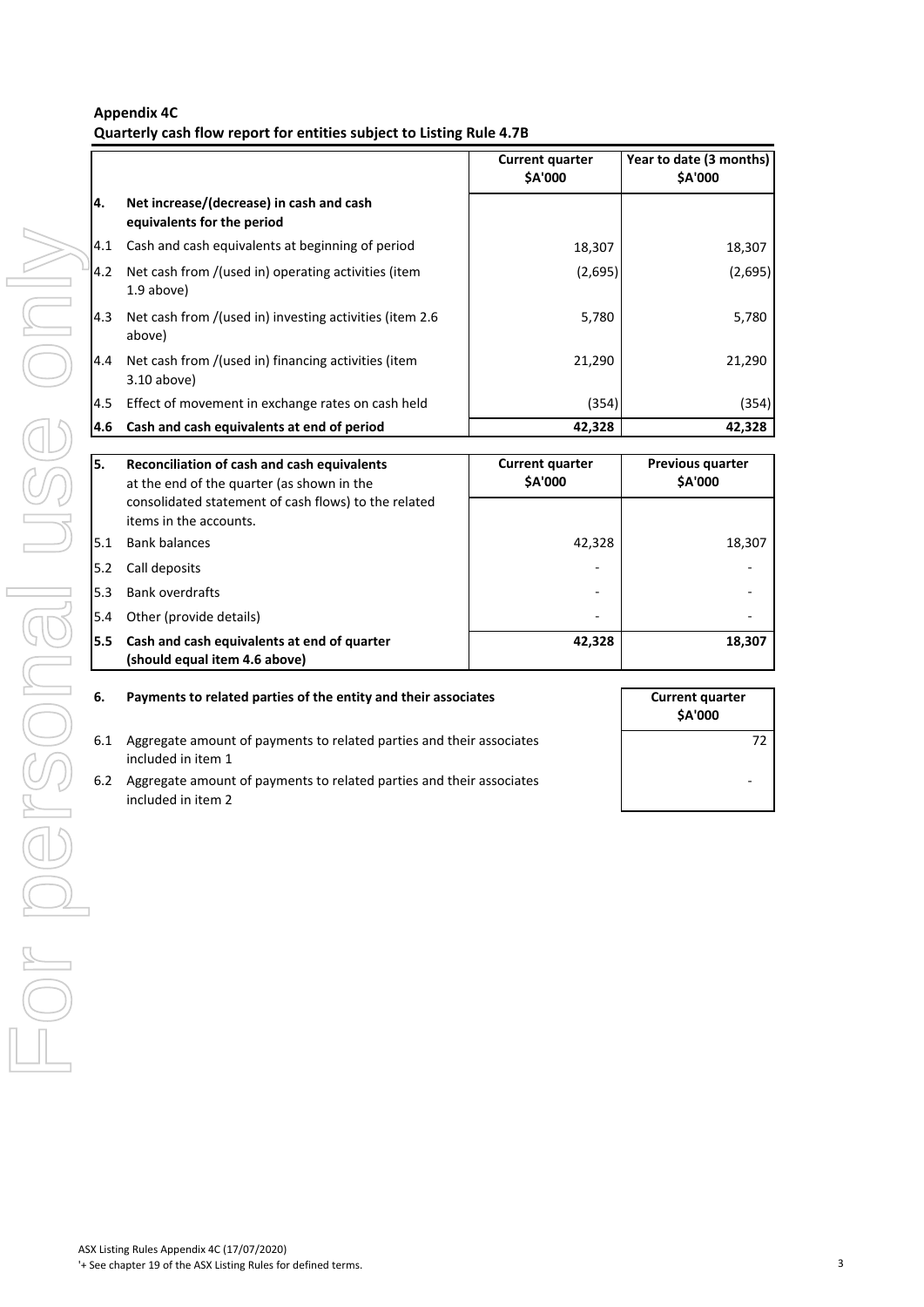#### **Appendix 4C Quarterly cash flow report for entities subject to Listing Rule 4.7B**

#### **7. Financing Facilities**

*Note: the term "facility" includes all forms of financing arrangements available to the entity Add notes as necessary for an understanding of the sources of finance available to the entity.*

- 7.2 Credit standby arrangements
- 7.3 Other (please specify)
- **7.4 Total financing facilities**

| <b>Total facility amount at</b><br>quarter end<br>\$A'000 | Amount drawn at<br>quarter end<br>\$A'000 |
|-----------------------------------------------------------|-------------------------------------------|
|                                                           |                                           |
| 154                                                       | 154                                       |
|                                                           |                                           |
| 154                                                       | 154                                       |
|                                                           |                                           |

#### **7.5 Unused financing facilities available at quarter end**

| 7.1 |                                                                                                                                     |     |         |
|-----|-------------------------------------------------------------------------------------------------------------------------------------|-----|---------|
|     | Loan facilities                                                                                                                     |     |         |
| 7.2 | Credit standby arrangements                                                                                                         | 154 | 154     |
| 7.3 | Other (please specify)                                                                                                              |     |         |
| 7.4 | <b>Total financing facilities</b>                                                                                                   | 154 | 154     |
| 7.5 | Unused financing facilities available at quarter end                                                                                |     |         |
| 7.6 | Include in the box below a description of each facility above, including the lender, interest rate, maturity                        |     |         |
|     | date and whether it is secured or unsecured. If any additional financing facilities have been entered into or                       |     |         |
|     | are proposed to be entered into after quarter end, include a note providing details of those facilities as well.                    |     |         |
|     |                                                                                                                                     |     |         |
|     | N/A                                                                                                                                 |     |         |
|     |                                                                                                                                     |     |         |
| 8.  | Estimated cash available for future operating activities                                                                            |     | \$A'000 |
| 8.1 | Net cash from/(used in) operating activities (item 1.9)                                                                             |     | (2,695) |
| 8.2 | Cash and cash equivalents at quarter end (item 4.6)                                                                                 |     | 42,328  |
| 8.3 | Unused finance facilities available at quarter end (Item 7.5)                                                                       |     |         |
| 8.4 | Total available funding (Item 8.2 + Item 8.3)                                                                                       |     | 42,328  |
| 8.5 | Estimated quarters of funding available (Item 8.4 dividend by Item 8.1)                                                             |     | 16      |
| 8.6 | If Item 8.5 is less than 2 quarters, please provide answers to the following questions:                                             |     |         |
|     | N/A                                                                                                                                 |     |         |
|     | 8.6.2 Has the entity taken any steps, or does it propose to take any steps, to raise further cash to fund its                       |     |         |
|     | operations and, if so, what are those steps and how likely does it believe that they will be successful?<br>N/A                     |     |         |
|     | 8.6.3 Does the entity expect to be able to continue its operations and to meet is business objectives and, if so,<br>on what basis? |     |         |
|     | N/A                                                                                                                                 |     |         |
|     |                                                                                                                                     |     |         |
|     |                                                                                                                                     |     |         |
|     |                                                                                                                                     |     |         |
|     |                                                                                                                                     |     |         |
|     |                                                                                                                                     |     |         |
|     |                                                                                                                                     |     |         |
|     |                                                                                                                                     |     |         |
|     |                                                                                                                                     |     |         |
|     |                                                                                                                                     |     |         |

## N/A

# N/A